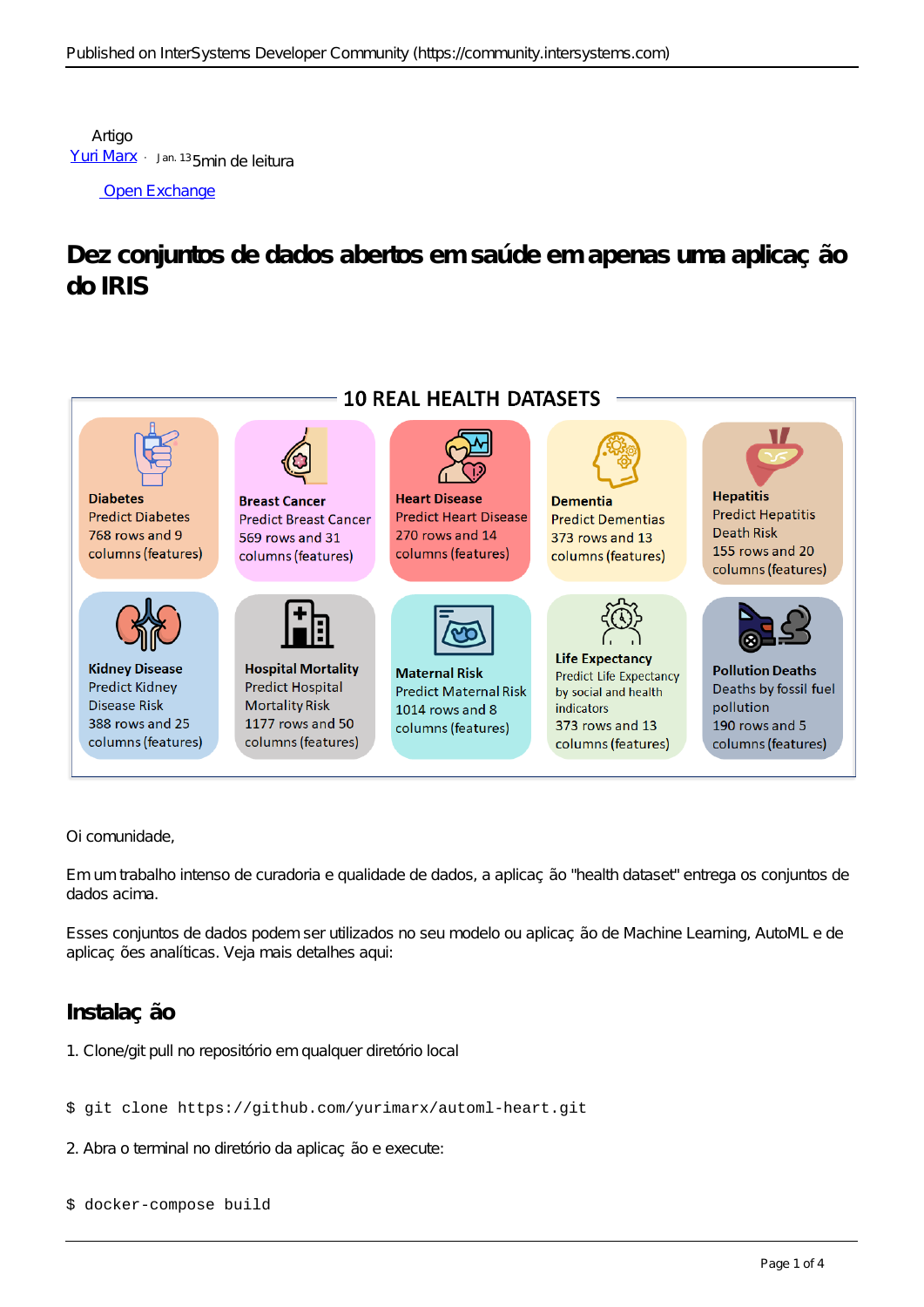3. Execute o IRIS container:

### \$ docker-compose up -d

4. Faça um select no HeartDisease dataset:

SELECT

age, bp, chestPainType, cholesterol, ekgResults, exerciseAngina, fbsOver120, heartDis ease, maxHr, numberOfVesselsFluro, sex, slopeOfSt, stDepression, thallium FROM dc\_data\_health.HeartDisease

5. Faça um select no Kidney Disease dataset:

SELECT age, al, ane, appet, ba, bgr, bp, bu, cad, classification, dm, hemo, htn, pc, pcc, pc v, pe, pot, rbc, rc, sc, sg, sod, su, wc FROM dc data health.KidneyDisease

6. Faça um select no Diabetes dataset:

#### SELECT

Outcome, age, bloodpressure, bmi, diabetespedigree, glucose, insulin, pregnancies, sk inthickness FROM dc data health.Diabetes

7. Faça um select no Breast Cancer dataset:

#### SELECT

areamean, arease, areaworst, compactnessmean, compactnessse, compactnessworst, concav epointsmean, concavepointsse, concavepointsworst, concavitymean, concavityse, concavi tyworst, diagnosis, fractaldimensionmean, fractaldimensionse, fractaldimensionworst, perimetermean, perimeterse, perimeterworst, radiusmean, radiusse, radiusworst, smooth nessmean, smoothnessse, smoothnessworst, symmetrymean, symmetryse, symmetryworst, tex turemean, texturese, textureworst FROM dc data health.BreastCancer

8. Fac a um select no Maternal Health Risk dataset:

SELECT BS, BodyTemp, DiastolicBP, HeartRate, RiskLevel, SystolicBP, age FROM dc\_data\_health.MaternalHealthRisk

9. Faça um select no Hospital Mortality dataset:

#### SELECT

age, aniongap, atrialfibrillation, basophils, bicarbote, bloodcalcium, bloodpotassium , bloodsodium, bmi, chdwithnomi, chloride, copd, creatinekise, creatinine, deficiency anemias, depression, diabetes, diastolicbloodpressure, ef, gendera, glucose, "group", heartrate, hematocrit, hyperlipemia, hypertensive, inr, lacticaacid, leucocyte, lymp hocyte, magnesiumion, mch, mchc, mcv, neutrophils, ntprobnp, outcome, pco2, ph, plate lets, pt, rbc, rdw, relfailure, respiratoryrate, spo2, systolicbloodpressure, tempera ture, ureanitrogen, urineoutput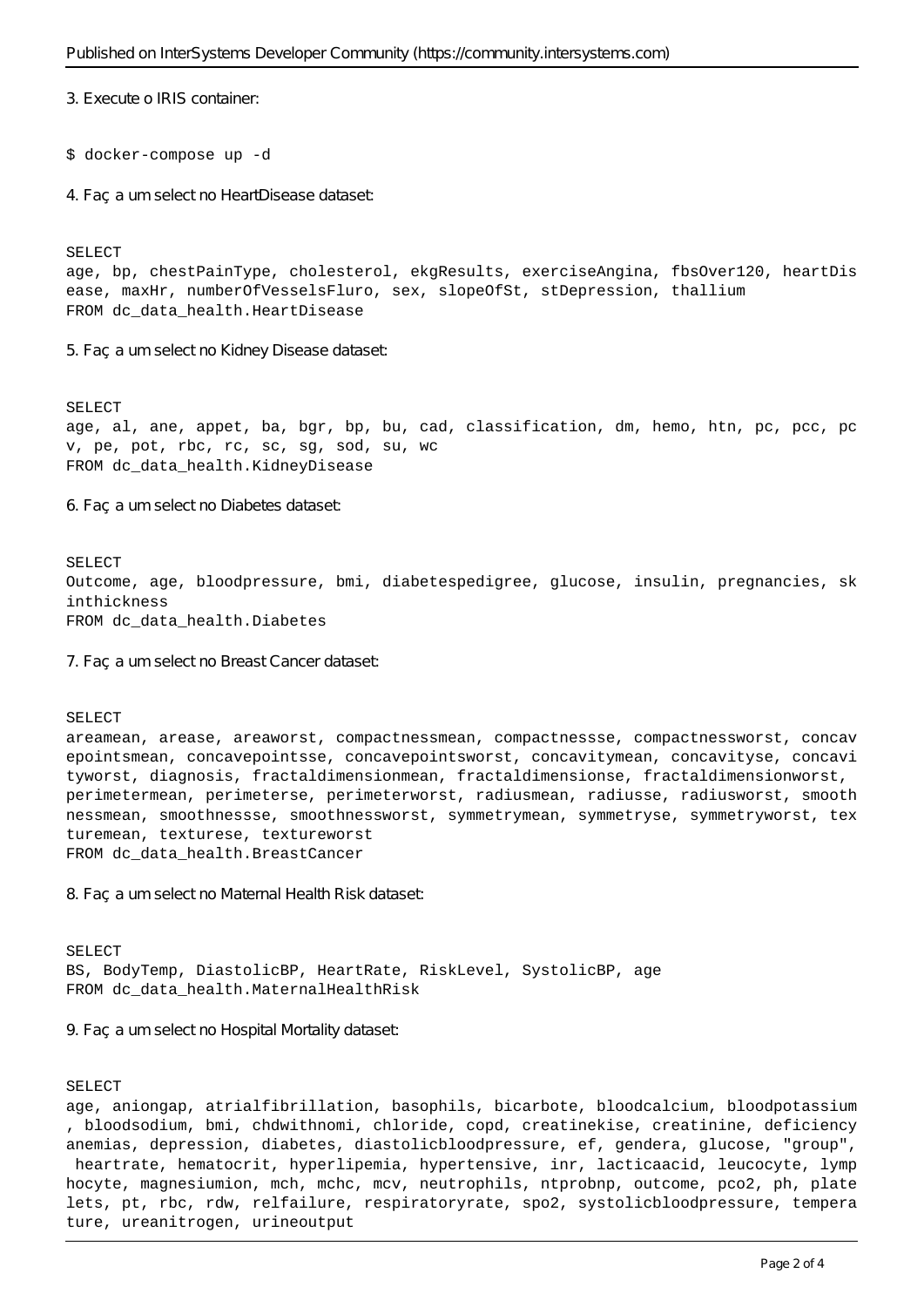## FROM dc\_data\_health.HospitalMortality

10. Faç a um select no Life Expectancy dataset:

## SELECT

AdultMortality, Alcohol, BMI, Country, Diphtheria, GDP, HIVAIDS, HepatitisB, IncomeCo mpositionOfResources, InfantDeaths, LifeExpectancy, Measles, PercentageExpenditure, P olio, Population, Schooling, Status, Thinness1To19Years, Thinness5To9Years, TotalExpe nditure, UnderFiveDeaths, Year FROM dc data health.LifeExpectancy

11. Faç a um select no Pollution Deaths dataset:

SELECT Country, CountryCode, DeathYear, ExcessMortality FROM dc data health.PollutionDeaths

12. Faç a um select no Dementia dataset:

SELECT ASF, Age, CDR, EDUC, Genre, Hand, MMSE, MRDelay, Outcome, SES, Visit, eTIV, nWBV FROM dc\_data\_health.Dementia

13. Faç a um select no Hepatitis Death risk dataset:

SELECT age, albumin, alkphosphate, anorexia, antivirals, ascites, bilirubin, fatigue, histol ogy, liverbig, liverfirm, malaise, outcome, protime, sex, sgot, spiders, spleenpalpab le, steroid, varices FROM dc\_data\_health.Hepatitis

Para instalar no ZPM

A aplicação também pode ser instalada com o ZPM:

zpm "install dataset-health"

# **Licenças/Créditos dos Datasets**

- MIT License para esta aplicação
- CC BY-NC-SA 4.0 License para o o Conjunto de Dados de Câncer do Coração
	- · Fonte de dados:<https://www.kaggle.com/uciml/breast-cancer-wisconsin-data>
	- Arquivo dentro do app: /opt/irisapp/data/breast-cancer.csv
	- Classe Persistente: dc.data.health.BreastCancer
- CC0: Public Domain para o o Conjunto de Dados de Diabetes
	- · Fonte de dados:<https://www.kaggle.com/mathchi/diabetes-data-set>
		- Arquivo dentro do app: /opt/irisapp/data/diabetes.csv
		- Classe Persistente: dc.data.health.Diabetes
- CC0: Public Domain para o o Conjunto de Dados de Doença do Coracão
	- Fonte de dados:<https://data.world/informatics-edu/heart-disease-prediction>
	- Arquivo dentro do app: /opt/irisapp/data/heart-disease.csv
	- Classe Persistente: dc.data.health.HeartDisease